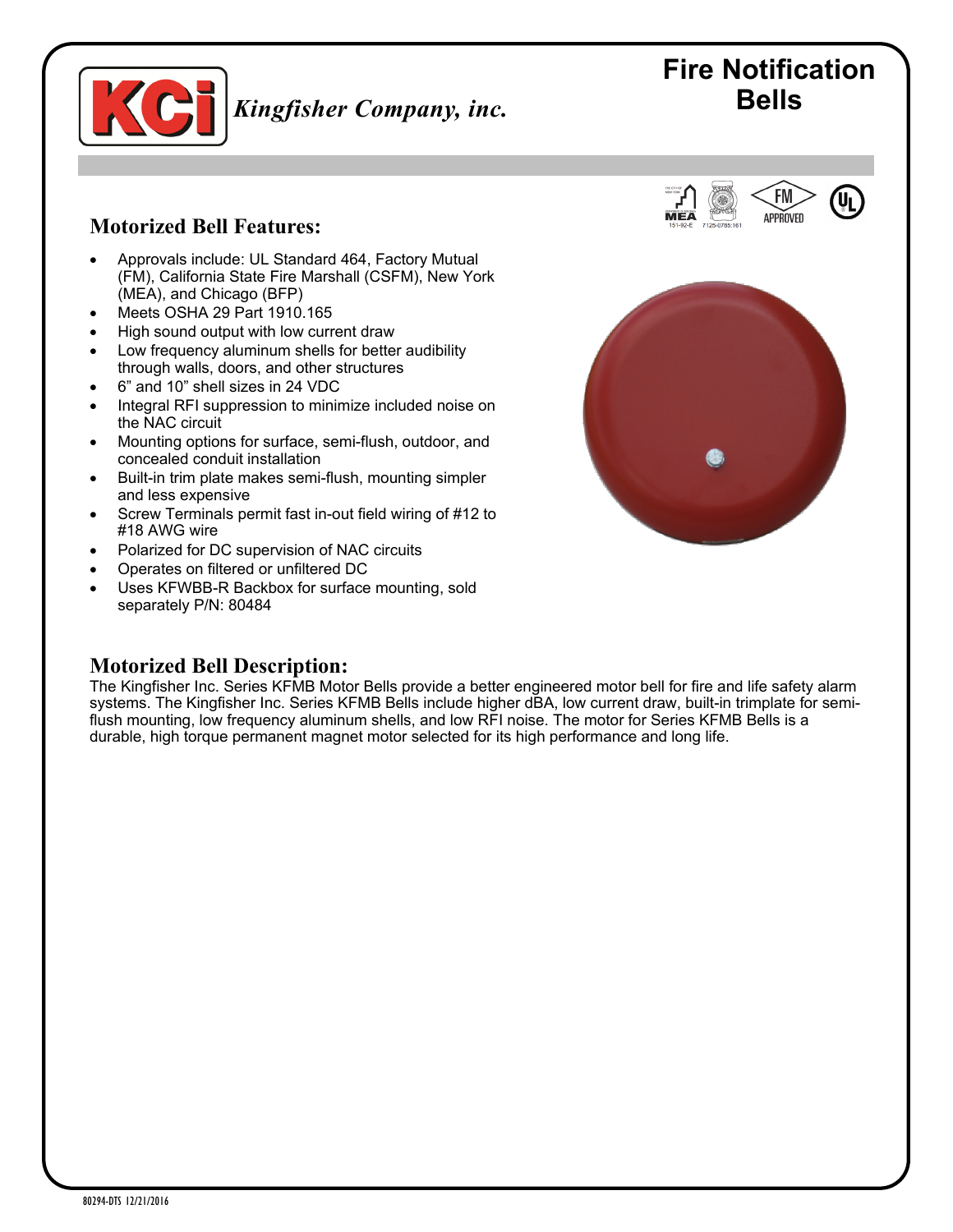## **AC Bell Description:**

The Kingfisher Inc. Series KF43T bells provide the durable operation and dependable performance required for life safety alarm systems.

A complete range of vibrating models is offered in 6" and 10" sizes for 115 or 24-volt AC operation in indoor or outdoor installations. All models provide high sound output with low power consumption. All models are provided with screw terminal inputs for secure in-out field wiring.

#### **Explosion Proof Bell Description:**

Kingfisher Inc. Series KFCVX/KFCSX Explosion-Proof Bells have earned the reputation for rugged, reliable performance over years of service in hazardous environments.

These bells are Listed for service in Division One applications, which means that they are designed to operate safely in atmospheres that actually contain the explosive elements in free form (in contrast to Division Two environments, wherein the explosive elements are stored and protected).

# **AC Bell Features**

- Approvals include: UL Standard 464, Factory Mutual (FM), California State Fire Marshall (CSFM
- Complies with OSHA 29, Part 1910.165
- High sound output with low current draw
- 6" and 10" shell sizes in 115 or 24VAC models
- Integral RFI suppression minimizes induced noise on alarm lines
- Semi-flush mounting to standard 4" square backboxes or surface mounting to King-Fisher Inc. surface backboxes
- Polarized for supervision of alarm lines with screw terminal inputs for fast and secure in-out field wiring of  $\#12$  to  $\#18$  AWG wire
- Attractive textured finish to enhance appearance and durability
- Uses KFWBB-R Backbox for surface mounting, sold separately P/N: 80484

## **Explosion Proof Bell Features**

- Approvals include: UL Standard 464, Factory Mutual (FM), California State Fire Marshall (CSFM
- Rugged cast mechanism enclosure
- Available in single stroke and vibrating models
- Available in 24VDC and 115VAC versions
- High sound output with large 10" bell shell
- Outdoors models include protective good and guard
- Does not require backbox



**KFCSX10-115-R Explosion Proof Bell**

*Kingfisher Company, inc. 81 Old Ferry Road - Lowell, MA 01854 Phone: 978-596-0214 Fax: 978-596-0217 [www.kfci.com](http://www.kfci.com/)*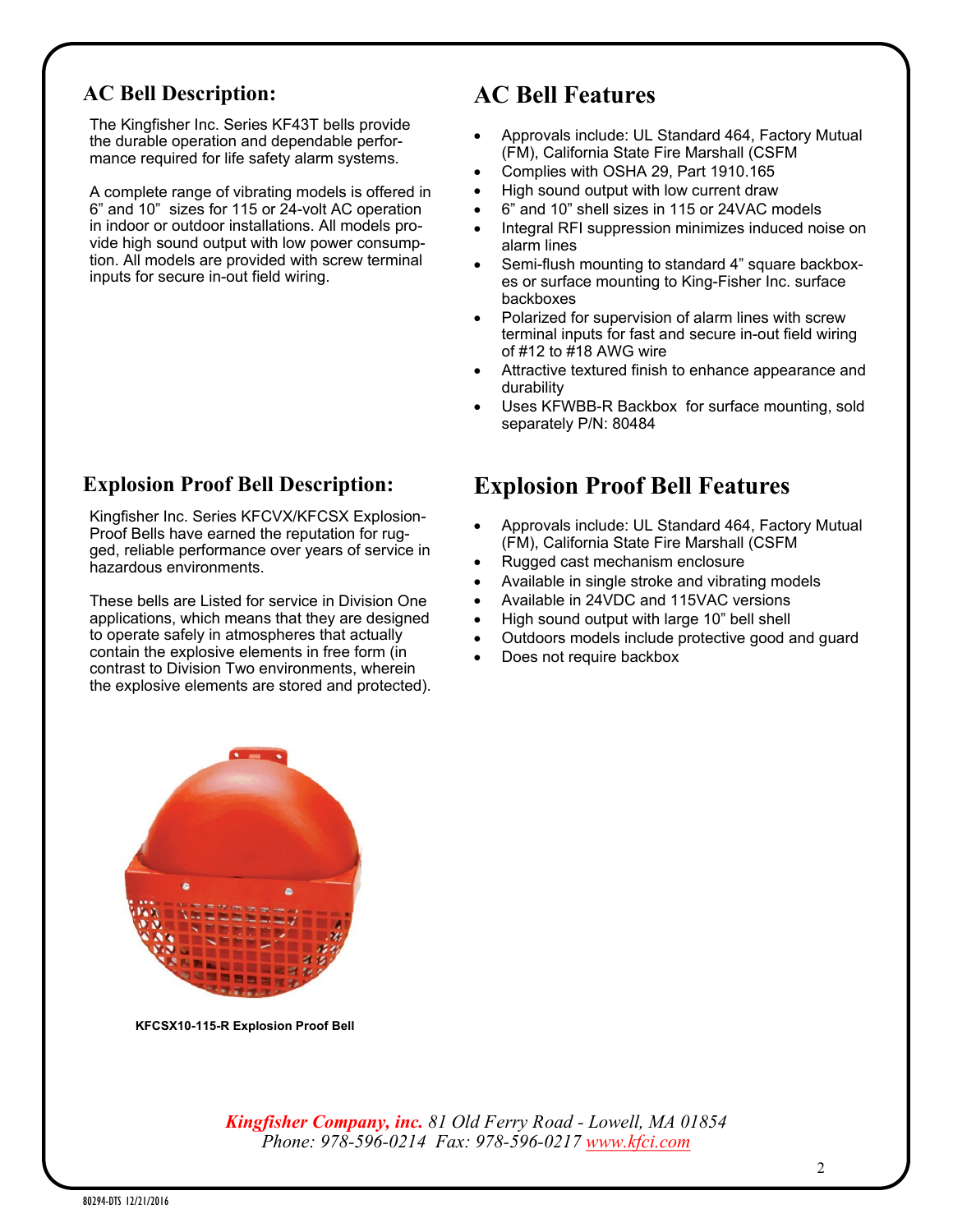# **Specifications:**

| <b>DC Indoor/Outdoor Fire Notification Bells</b>                           |            |                        |                        |         |              |  |  |
|----------------------------------------------------------------------------|------------|------------------------|------------------------|---------|--------------|--|--|
| Model                                                                      | Shell Size | Input Voltage<br>(VDC) | Average RMS<br>Current | UL Max* | dBA @ 10 Ft. |  |  |
| $KFMB-G6-24-R$                                                             | 6          | 24                     | .030                   | .040    | 92           |  |  |
| <b>KFMB-G10-24-R</b>                                                       | 10"        | 24                     | .030                   | .040    |              |  |  |
| <b>AC Indoor/Outdoor Fire Notification Bells</b>                           |            |                        |                        |         |              |  |  |
| Model                                                                      | Shell Size | Input Voltage<br>(VAC) | Average RMS<br>Current | UL Max* | dBA @ 10 Ft. |  |  |
| KF43T-G6-24-R                                                              | 6"         | 24                     | .410                   | N/A     | 86           |  |  |
| KF43T-G6-115-R                                                             | 6          | 115                    | .085                   | N/A     | 86           |  |  |
| KF43T-G10-24-R                                                             | $10$ "     | 24                     | .410                   | N/A     | 88           |  |  |
| KF43T-G10-115-R                                                            | $10$ "     | 115                    | .085                   | N/A     | 88           |  |  |
| <b>AC Explosion Proof Vibrating Outdoor Fire Notification Bells</b>        |            |                        |                        |         |              |  |  |
| Model                                                                      | Shell Size | Input Voltage<br>(VAC) | Average RMS<br>Current | UL Max* | dBA @ 10 Ft. |  |  |
| KFCVX10-115-R                                                              | $10$ "     | 115                    | .220                   | N/A     | 90           |  |  |
| <b>AC/DC Explosion Proof Single-Stroke Indoor Fire Notification Bells</b>  |            |                        |                        |         |              |  |  |
| KFCSX10-115-R                                                              | $10$ "     | <b>115VAC</b>          | .125                   | N/A     | 87           |  |  |
| <b>KFCSX10-24-R</b>                                                        | $10$ "     | 24VDC                  | .500                   | N/A     | 87           |  |  |
| <b>AC/DC Explosion Proof Single-Stroke Outdoor Fire Notification Bells</b> |            |                        |                        |         |              |  |  |
| KFCSGX10-115-R                                                             | $10$ "     | 115VAC                 | .125                   | N/A     | 87           |  |  |
| KFCSGX10-24-R                                                              | $10$ "     | 24VDC                  | .500                   | N/A     | 87           |  |  |

# **Explosion Proof Bells are Listed for these Hazardous Atmospheres**

| <b>CLASS</b> | <b>GROUP</b> | <b>CONTENTS OF HAZARDOUS ATMOSPHERE</b>                                                       |
|--------------|--------------|-----------------------------------------------------------------------------------------------|
|              | B            | Hydrogen or Gases & Vapors of equivalent hazard such as Manufactured Gas                      |
|              |              | Ethyl & Ether Vapors                                                                          |
|              | D            | Gasoline, Petroleum, Naphtha, Alcohol, Acetone, Benzene, Lacquer Solvent, Vapors, Natural Gas |
| H            | F            | Carbon Black, Coal, Coke Dust                                                                 |
| H            | G            | Flour, Starch, Grain Dusts                                                                    |

*Kingfisher Company, inc. 81 Old Ferry Road - Lowell, MA 01854 Phone: 978-596-0214 Fax: 978-596-0217 [www.kfci.com](http://www.kfci.com/)*